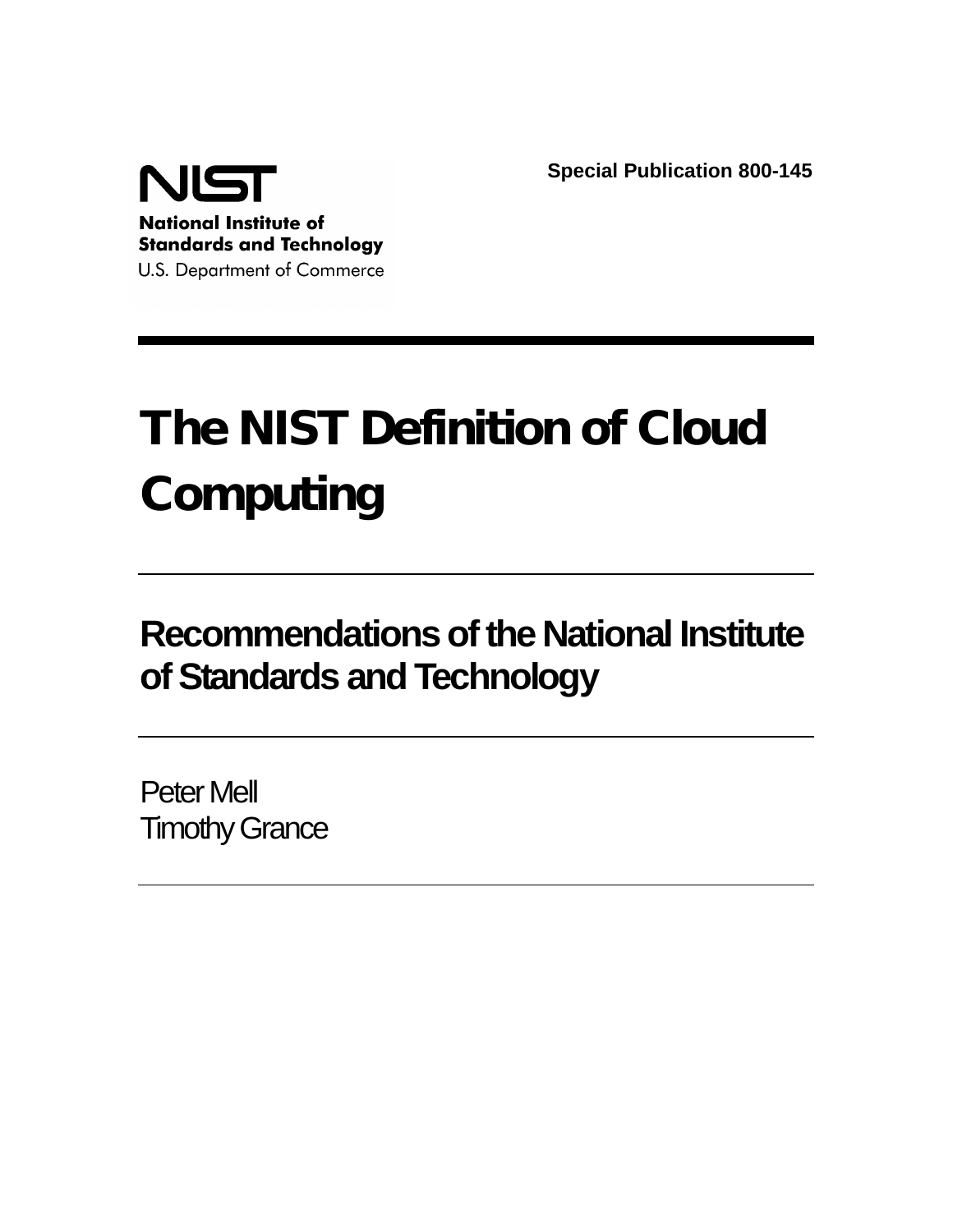**NIST Special Publication 800-145 The NIST Definition of Cloud Computing**

**Peter Mell Timothy Grance**

### **C O M P U T E R S E C U R I T Y**

Computer Security Division Information Technology Laboratory National Institute of Standards and Technology Gaithersburg, MD 20899-8930

September 2011



**U.S. Department of Commerce**

Rebecca M. Blank, Acting Secretary

#### **National Institute of Standards and Technology**

Patrick D. Gallagher, Under Secretary for Standards and Technology and Director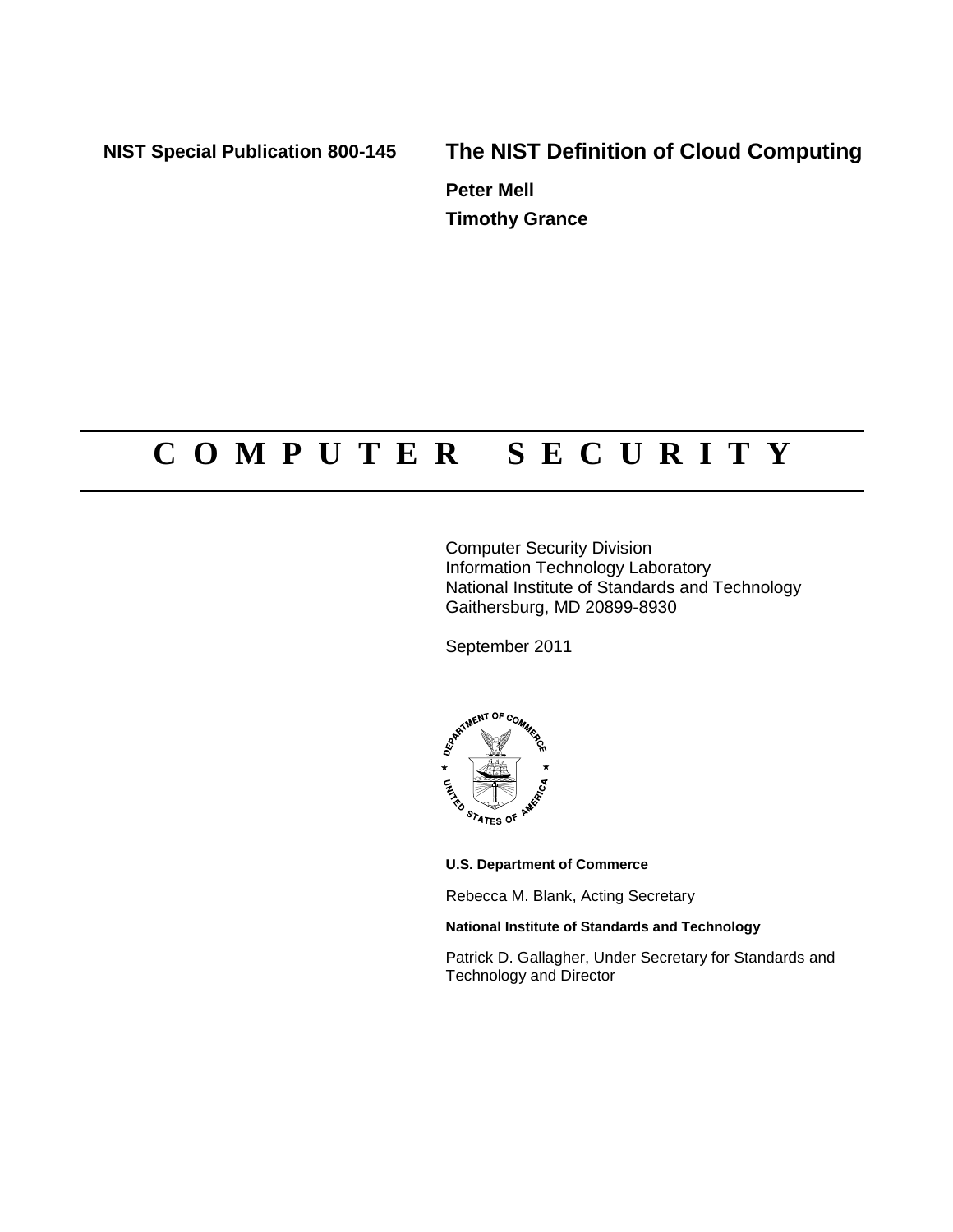#### **Reports on Computer Systems Technology**

The Information Technology Laboratory (ITL) at the National Institute of Standards and Technology (NIST) promotes the U.S. economy and public welfare by providing technical leadership for the nation's measurement and standards infrastructure. ITL develops tests, test methods, reference data, proof of concept implementations, and technical analysis to advance the development and productive use of information technology. ITL's responsibilities include the development of technical, physical, administrative, and management standards and guidelines for the cost-effective security and privacy of sensitive unclassified information in Federal computer systems. This Special Publication 800-series reports on ITL's research, guidance, and outreach efforts in computer security and its collaborative activities with industry, government, and academic organizations.

#### **National Institute of Standards and Technology Special Publication 800-145 7 pages (September 2011)**

Certain commercial entities, equipment, or materials may be identified in this document in order to describe an experimental procedure or concept adequately. Such identification is not intended to imply recommendation or endorsement by the National Institute of Standards and Technology, nor is it intended to imply that the entities, materials, or equipment are necessarily the best available for the purpose.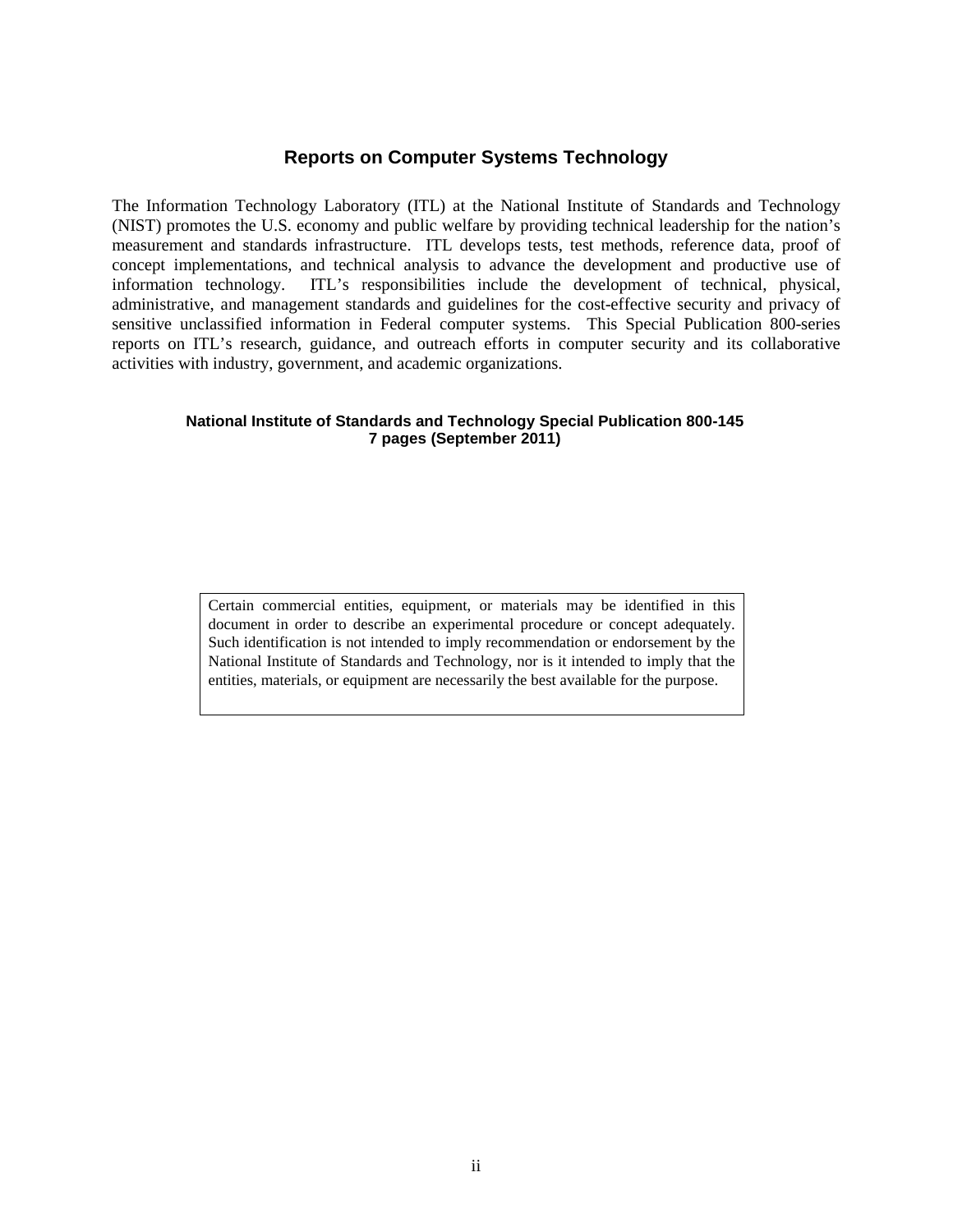#### Acknowledgements

The authors Peter Mell and Timothy Grance of the National Institute of Standards and Technology (NIST) would like to thank the many experts in industry and government who contributed their thoughts to the creation and review of this definition. We especially acknowledge Murugiah Souppaya and Lee Badger, also of NIST, and Wayne Jansen of Booz Allen Hamilton, whose advice and technical insight assisted this effort.

#### Errata

The following changes have been incorporated into Special Publication 800-145, as of the date indicated in the table.

| <b>DATE</b> | <b>TYPE</b> | CHANGE                                | <b>PAGE NUMBER</b> |
|-------------|-------------|---------------------------------------|--------------------|
| 4/27/2012   | Editorial   | Corrected page number from "2" to "1" |                    |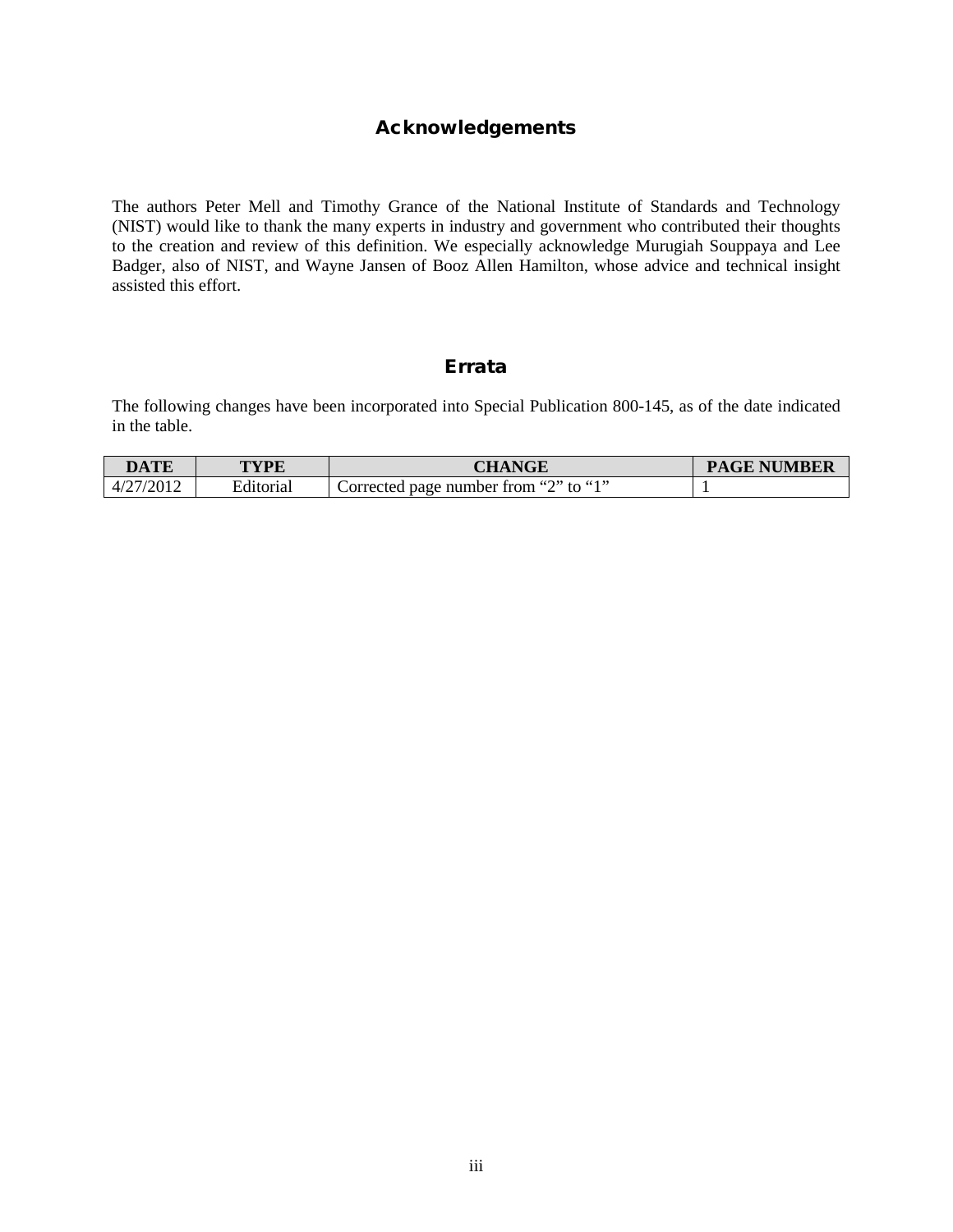#### **1. Introduction**

#### **1.1 Authority**

The National Institute of Standards and Technology (NIST) developed this document in furtherance of its statutory responsibilities under the Federal Information Security Management Act (FISMA) of 2002, Public Law 107-347.

NIST is responsible for developing standards and guidelines, including minimum requirements, for providing adequate information security for all agency operations and assets; but such standards and guidelines shall not apply to national security systems. This guideline is consistent with the requirements of the Office of Management and Budget (OMB) Circular A-130, Section 8b(3), "Securing Agency Information Systems," as analyzed in A-130, Appendix IV: Analysis of Key Sections. Supplemental information is provided in A-130, Appendix III.

This guideline has been prepared for use by Federal agencies. It may be used by nongovernmental organizations on a voluntary basis and is not subject to copyright, though attribution is desired.

Nothing in this document should be taken to contradict standards and guidelines made mandatory and binding on Federal agencies by the Secretary of Commerce under statutory authority, nor should these guidelines be interpreted as altering or superseding the existing authorities of the Secretary of Commerce, Director of the OMB, or any other Federal official.

#### **1.2 Purpose and Scope**

Cloud computing is an evolving paradigm. The NIST definition characterizes important aspects of cloud computing and is intended to serve as a means for broad comparisons of cloud services and deployment strategies, and to provide a baseline for discussion from what is cloud computing to how to best use cloud computing. The service and deployment models defined form a simple taxonomy that is not intended to prescribe or constrain any particular method of deployment, service delivery, or business operation.

#### **1.3 Audience**

The intended audience of this document is system planners, program managers, technologists, and others adopting cloud computing as consumers or providers of cloud services.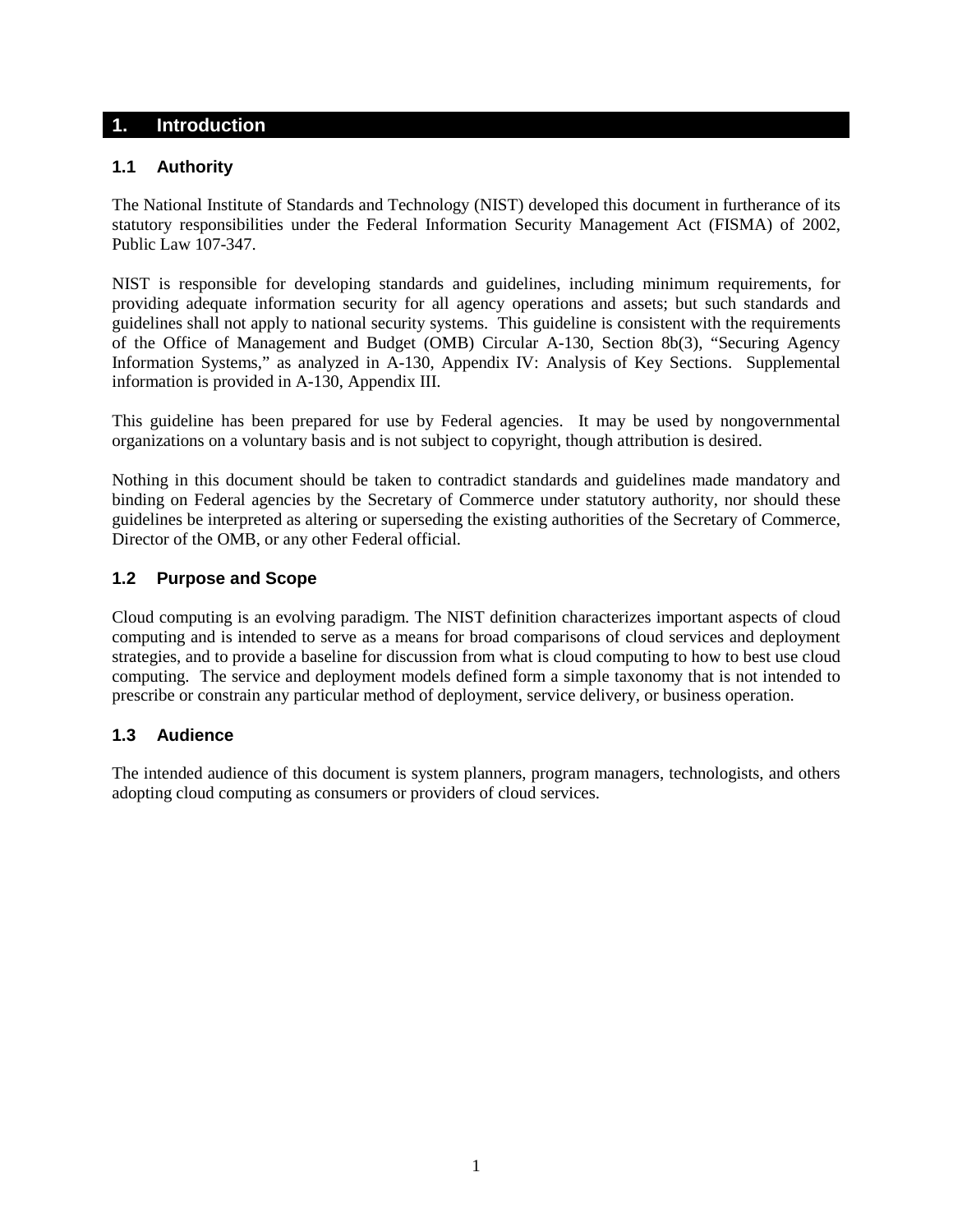#### **2. The NIST Definition of Cloud Computing**

Cloud computing is a model for enabling ubiquitous, convenient, on-demand network access to a shared pool of configurable computing resources (e.g., networks, servers, storage, applications, and services) that can be rapidly provisioned and released with minimal management effort or service provider interaction. This cloud model is composed of five essential characteristics**,** three service models, and four deployment models.

#### **Essential Characteristics:**

- *On-demand self-service.* A consumer can unilaterally provision computing capabilities, such as server time and network storage, as needed automatically without requiring human interaction with each service provider.
- *Broad network access.* Capabilities are available over the network and accessed through standard mechanisms that promote use by heterogeneous thin or thick client platforms (e.g., mobile phones, tablets, laptops, and workstations).
- *Resource pooling.* The provider's computing resources are pooled to serve multiple consumers using a multi-tenant model, with different physical and virtual resources dynamically assigned and reassigned according to consumer demand. There is a sense of location independence in that the customer generally has no control or knowledge over the exact location of the provided resources but may be able to specify location at a higher level of abstraction (e.g., country, state, or datacenter). Examples of resources include storage, processing, memory, and network bandwidth.
- *Rapid elasticity.* Capabilities can be elastically provisioned and released, in some cases automatically, to scale rapidly outward and inward commensurate with demand. To the consumer, the capabilities available for provisioning often appear to be unlimited and can be appropriated in any quantity at any time.
- *Measured service.* Cloud systems automatically control and optimize resource use by leveraging a metering capability<sup>[1](#page-5-0)</sup> at some level of abstraction appropriate to the type of service (e.g., storage, processing, bandwidth, and active user accounts). Resource usage can be monitored, controlled, and reported, providing transparency for both the provider and consumer of the utilized service.

#### **Service Models:**

- *Software as a Service (SaaS).* The capability provided to the consumer is to use the provider's applications running on a cloud infrastructure<sup>[2](#page-5-1)</sup>. The applications are accessible from various client devices through either a thin client interface, such as a web browser (e.g., web-based email), or a program interface. The consumer does not manage or control the underlying cloud infrastructure including network, servers, operating systems, storage, or even individual application capabilities, with the possible exception of limited userspecific application configuration settings.
- *Platform as a Service (PaaS)*. The capability provided to the consumer is to deploy onto the cloud infrastructure consumer-created or acquired applications created using programming

<span id="page-5-1"></span><span id="page-5-0"></span>

<sup>&</sup>lt;sup>1</sup> Typically this is done on a pay-per-use or charge-per-use basis. <sup>2</sup> A cloud infrastructure is the collection of hardware and software that enables the five essential characteristics of cloud computing. The cloud infrastructure can be viewed as containing both a physical layer and an abstraction layer. The physical layer consists of the hardware resources that are necessary to support the cloud services being provided, and typically includes server, storage and network components. The abstraction layer consists of the software deployed across the physical layer, which manifests the essential cloud characteristics. Conceptually the abstraction layer sits above the physical layer.